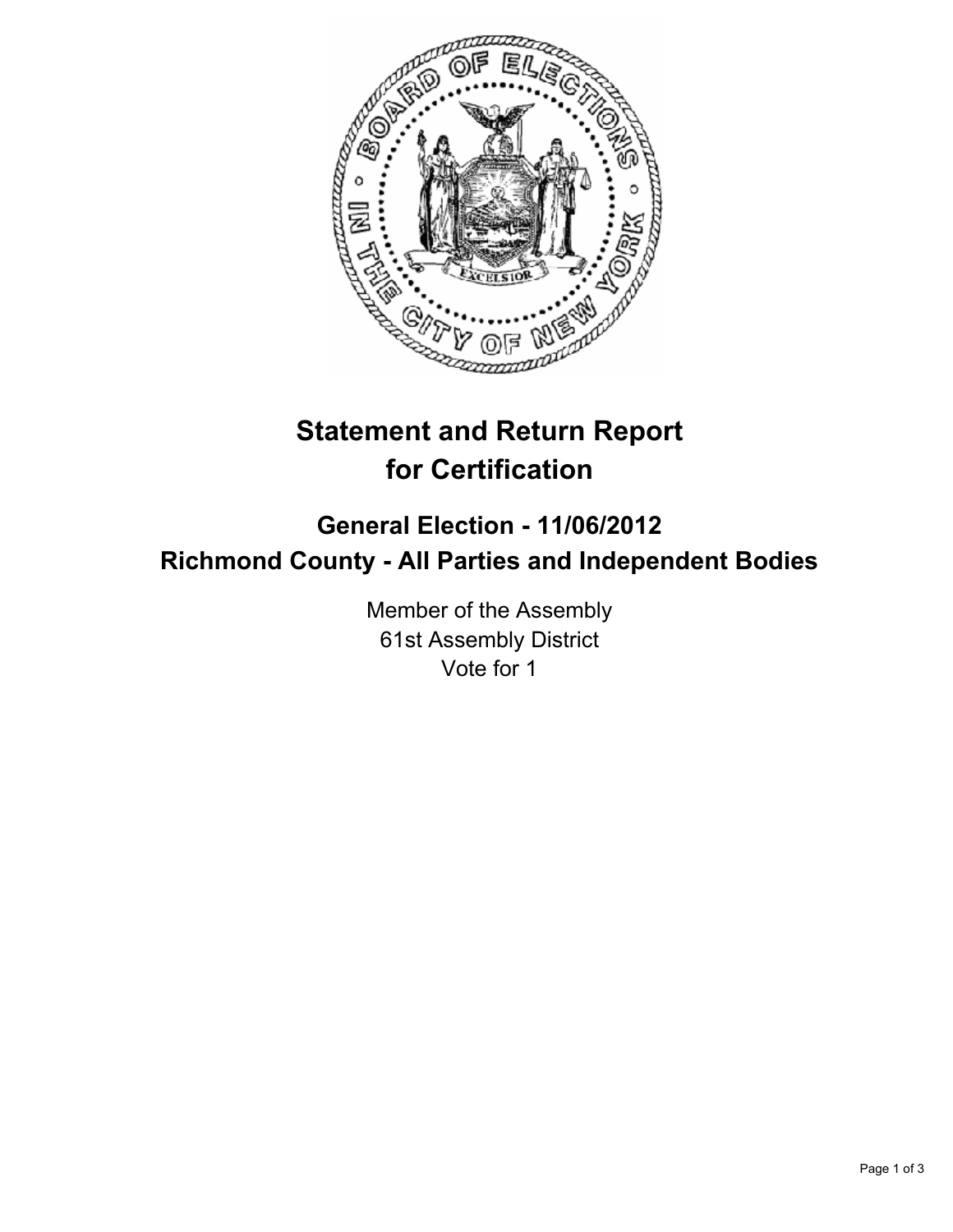

## **Assembly District 61**

| PUBLIC COUNTER                                           | 34,001           |
|----------------------------------------------------------|------------------|
| EMERGENCY                                                | 1                |
| ABSENTEE/MILITARY                                        | 1,780            |
| <b>FEDERAL</b>                                           | 172              |
| SPECIAL PRESIDENTIAL                                     | 3                |
| AFFIDAVIT                                                | 3,453            |
| <b>Total Ballots</b>                                     | 39,410           |
| Less - Inapplicable Federal/Special Presidential Ballots | (175)            |
| <b>Total Applicable Ballots</b>                          | 39,235           |
| MATTHEW J. TITONE (DEMOCRATIC)                           | 26,541           |
| PAUL D. SARYIAN (REPUBLICAN)                             | 7,204            |
| MATTHEW J. TITONE (WORKING FAMILIES)                     | 1,340            |
| MATTHEW J. TITONE (INDEPENDENCE)                         | 735              |
| ALBUS DUMBELDORE (WRITE-IN)                              | 1                |
| ANDREW OLSEN (WRITE-IN)                                  | 1                |
| ANTHONY MASCOLO (WRITE-IN)                               | $\mathbf{1}$     |
| DIVCIONE COOGAN (WRITE-IN)                               | 1                |
| GEORGE M. CODD (WRITE-IN)                                | 1                |
| <b>GREY ELEVADO (WRITE-IN)</b>                           | 1                |
| <b>ITSY VON MEWINGTON (WRITE-IN)</b>                     | $\mathbf{1}$     |
| JASON C. KOONCE (WRITE-IN)                               | $\mathbf{1}$     |
| JEFF CONGAN (WRITE-IN)                                   | $\mathbf{1}$     |
| JOSEPH F. JAMES (WRITE-IN)                               | 1                |
| JULENE GARCIA (WRITE-IN)                                 | 1                |
| ROBERT EDWARDS (WRITE-IN)                                | 1                |
| ROBERT OBERMEYER (WRITE-IN)                              | 2                |
| SAMUEL T. PIROZZOLO (WRITE-IN)                           | $\boldsymbol{2}$ |
| SCOTT NOREN (WRITE-IN)                                   | $\mathbf{1}$     |
| TAYLOR COPP (WRITE-IN)                                   | 1                |
| THOMAS JEFFERSON (WRITE-IN)                              | 1                |
| THOMAS WEISS (WRITE-IN)                                  | $\mathbf 1$      |
| UNATTRIBUTABLE WRITE-IN (WRITE-IN)                       | 13               |
| <b>Total Votes</b>                                       | 35,853           |
| Unrecorded                                               | 3,382            |